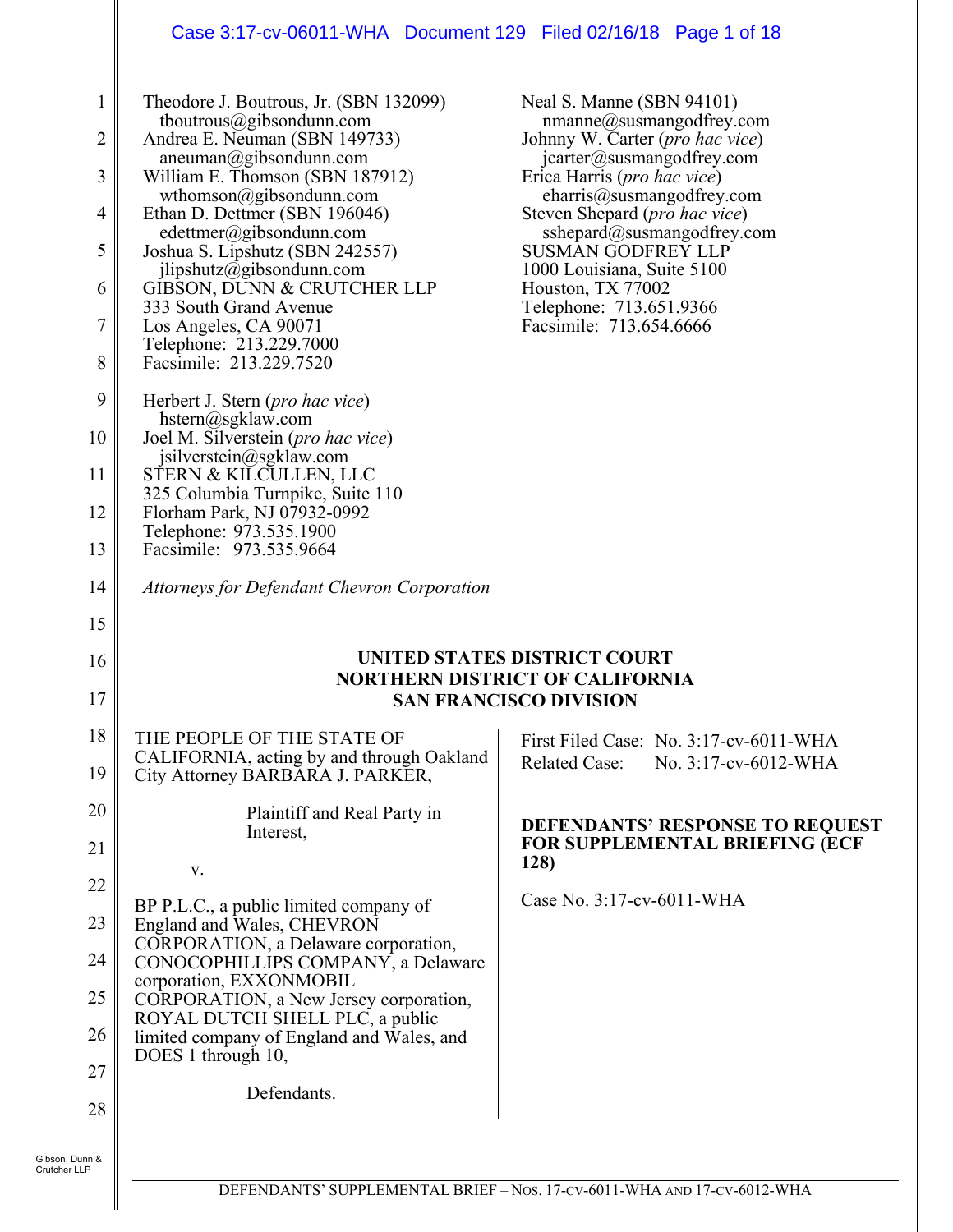|                                | Case 3:17-cv-06011-WHA  Document 129  Filed 02/16/18  Page 2 of 18                                                       |                                                                         |
|--------------------------------|--------------------------------------------------------------------------------------------------------------------------|-------------------------------------------------------------------------|
| $\mathbf{1}$<br>$\overline{2}$ | THE PEOPLE OF THE STATE OF<br>CALIFORNIA, acting by and through the San<br>Francisco City Attorney DENNIS J.<br>HERRERA, | Case No. 3:17-cv-6012-WHA                                               |
| $\overline{3}$                 | Plaintiff and Real Party in                                                                                              |                                                                         |
| $\overline{4}$                 | Interest,                                                                                                                |                                                                         |
| 5                              | V.                                                                                                                       |                                                                         |
| 6                              | BP P.L.C., a public limited company of<br>England and Wales, CHEVRON                                                     |                                                                         |
| 7                              | CORPORATION, a Delaware corporation,<br>CONOCOPHILLIPS COMPANY, a Delaware                                               |                                                                         |
| $\,8\,$<br>9                   | corporation, EXXONMOBIL<br>CORPORATION, a New Jersey corporation,<br>ROYAL DUTCH SHELL PLC, a public                     |                                                                         |
| 10                             | limited company of England and Wales, and<br>DOES 1 through 10,                                                          |                                                                         |
| 11                             | Defendants.                                                                                                              |                                                                         |
| 12                             |                                                                                                                          |                                                                         |
| 13                             |                                                                                                                          |                                                                         |
| 14                             | [Additional Counsel Listed on Signature Page]                                                                            |                                                                         |
| 15                             |                                                                                                                          |                                                                         |
| 16                             |                                                                                                                          |                                                                         |
| $17\,$                         |                                                                                                                          |                                                                         |
| 18                             |                                                                                                                          |                                                                         |
| 19                             |                                                                                                                          |                                                                         |
| 20                             |                                                                                                                          |                                                                         |
| 21                             |                                                                                                                          |                                                                         |
| 22                             |                                                                                                                          |                                                                         |
| 23                             |                                                                                                                          |                                                                         |
| 24                             |                                                                                                                          |                                                                         |
| 25                             |                                                                                                                          |                                                                         |
| 26                             |                                                                                                                          |                                                                         |
| 27                             |                                                                                                                          |                                                                         |
| 28                             |                                                                                                                          |                                                                         |
| Gibson, Dunn &<br>Crutcher LLP |                                                                                                                          |                                                                         |
|                                |                                                                                                                          | DEFENDANTS' SUPPLEMENTAL BRIEF - Nos. 17-CV-6011-WHA AND 17-CV-6012-WHA |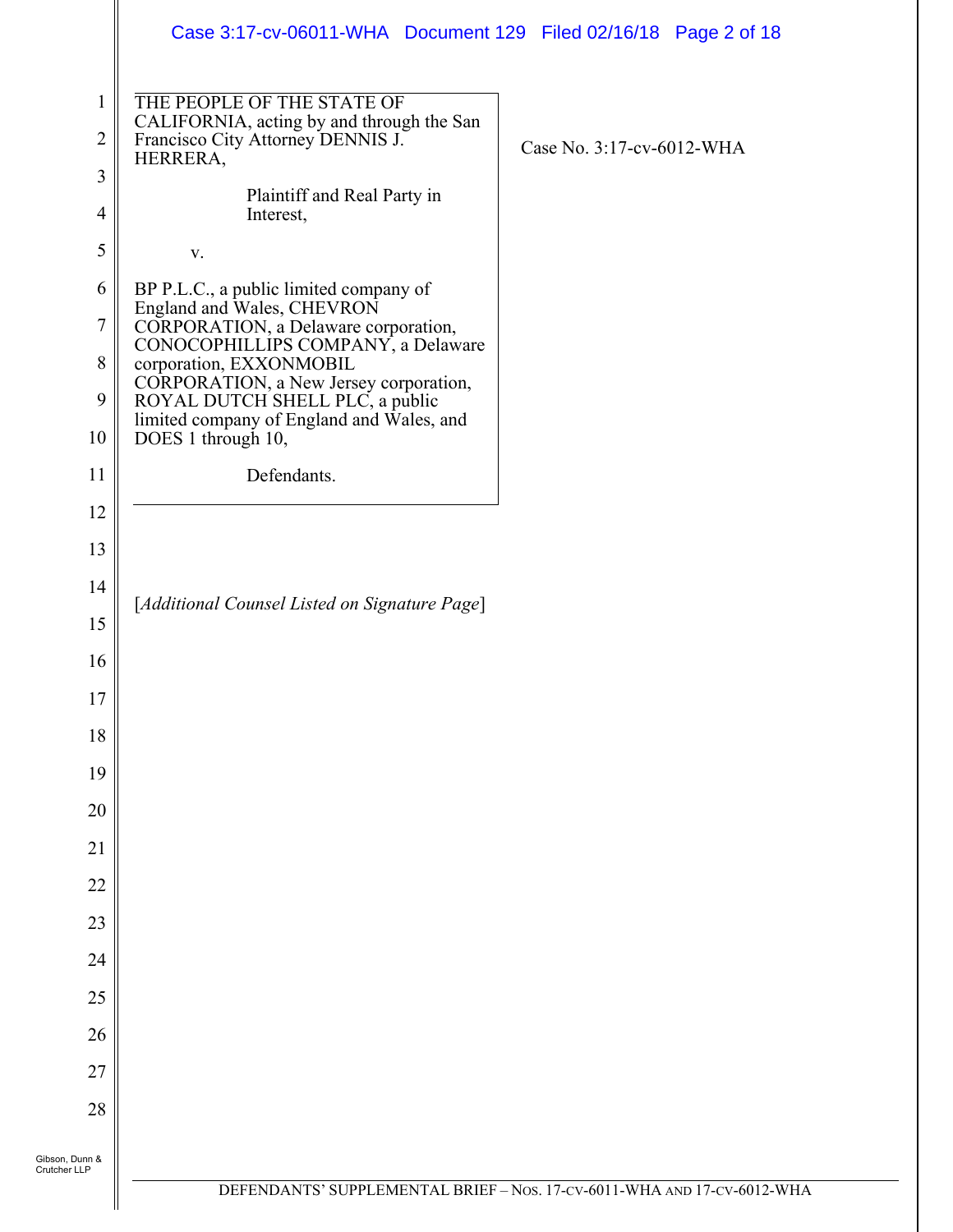| 1                              |           | <b>TABLE OF CONTENTS</b>                                                                                                                                     |
|--------------------------------|-----------|--------------------------------------------------------------------------------------------------------------------------------------------------------------|
| $\overline{2}$<br>3            | A.        | The court cannot determine whether any remedy is available without<br>interpreting the statutes and regulations governing the Army Corps of                  |
| 4<br>5                         | <b>B.</b> | Plaintiffs' claims are a collateral attack on federal regulatory decisions                                                                                   |
| 6<br>$\overline{7}$            | C.        | Plaintiffs' theory of causation, which hinges on effects to the "navigable<br>waters of the United States," necessarily implicates uniquely federal issues 6 |
| 8<br>9                         | D.        | Plaintiffs' claims are removable under admiralty jurisdiction because the<br>alleged tort involves vessels engaged in maritime commerce on "navigable        |
| 10                             |           |                                                                                                                                                              |
| 11                             |           |                                                                                                                                                              |
| 12                             |           |                                                                                                                                                              |
| 13                             |           |                                                                                                                                                              |
| 14                             |           |                                                                                                                                                              |
| 15                             |           |                                                                                                                                                              |
| 16                             |           |                                                                                                                                                              |
| $17\,$                         |           |                                                                                                                                                              |
| 18<br>19                       |           |                                                                                                                                                              |
| 20                             |           |                                                                                                                                                              |
| 21                             |           |                                                                                                                                                              |
| 22                             |           |                                                                                                                                                              |
| 23                             |           |                                                                                                                                                              |
| 24                             |           |                                                                                                                                                              |
| 25                             |           |                                                                                                                                                              |
| 26                             |           |                                                                                                                                                              |
| 27                             |           |                                                                                                                                                              |
| 28                             |           |                                                                                                                                                              |
| Gibson, Dunn &<br>Crutcher LLP |           |                                                                                                                                                              |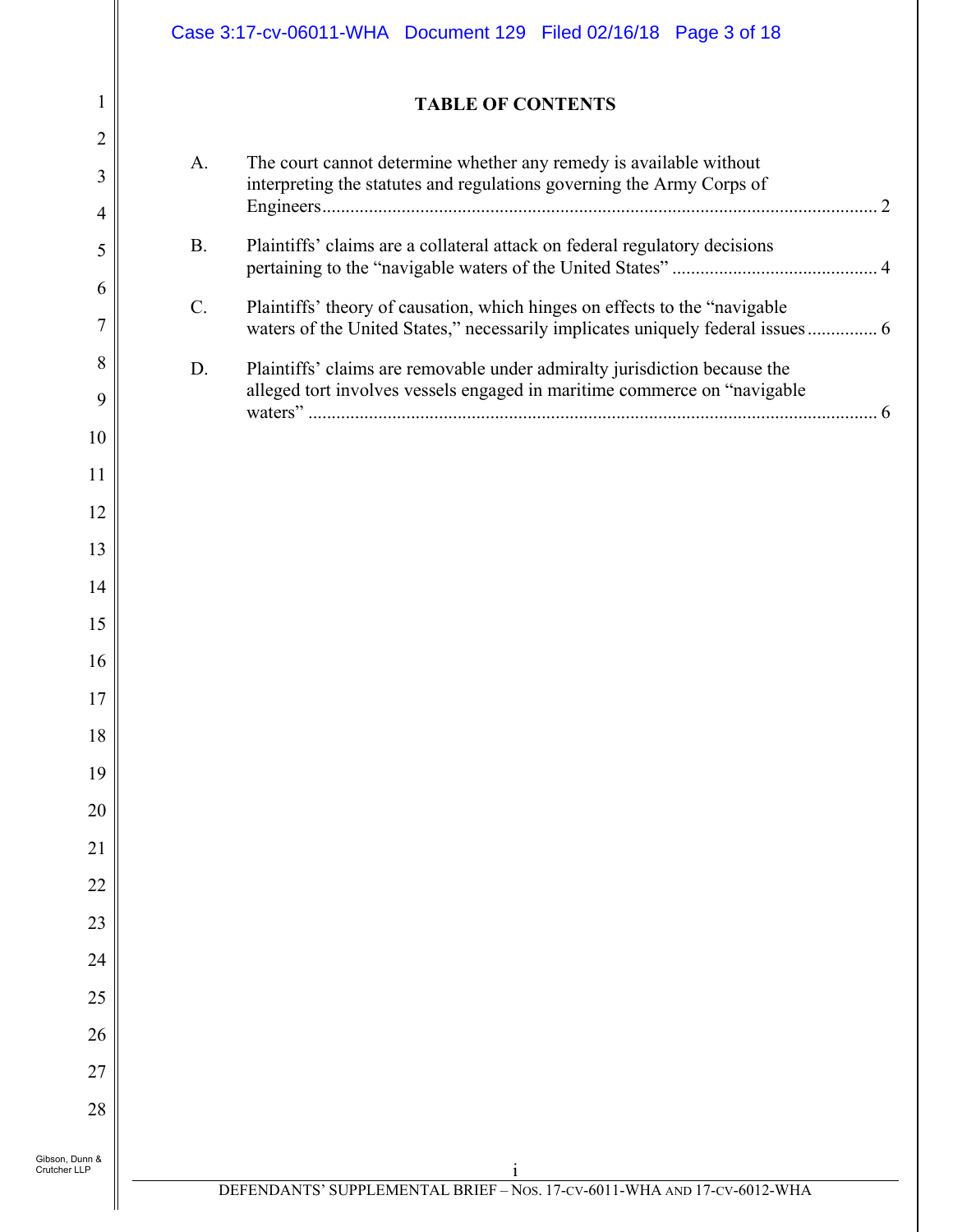|                                | Case 3:17-cv-06011-WHA Document 129 Filed 02/16/18 Page 4 of 18                               |  |
|--------------------------------|-----------------------------------------------------------------------------------------------|--|
| 1                              | <b>TABLE OF AUTHORITIES</b>                                                                   |  |
| $\overline{2}$                 |                                                                                               |  |
| 3                              | <b>Cases</b>                                                                                  |  |
| 4                              | Bader Farms, Inc. v. Monsanto Co.,                                                            |  |
| 5<br>6                         | Barker v. Hercules Offshore, Inc.,                                                            |  |
| $\overline{7}$<br>8            | Bd. of Comm'rs of Se. La. Flood Prot. Auth.-E. v. Tenn. Gas Pipeline Co., L.L.C.,             |  |
| 9                              | Demette v. Falcon Drilling Co., Inc.,                                                         |  |
| 10<br>11                       | Grable & Sons Metal Prods., Inc. v. Darue Eng'g & Mfg.,                                       |  |
| 12<br>13                       | Herb's Welding v. Gray,                                                                       |  |
| 14                             | Jerome B. Grubart, Inc. v. Great Lakes Dredge & Dock Co.,                                     |  |
| 15                             | Lu Junhong v. Boeing Co.,                                                                     |  |
| 16                             |                                                                                               |  |
| 17<br>18                       | Martinez v. Pac. Bell,                                                                        |  |
| 19                             | McKay v. City and Cty. of San Francisco,                                                      |  |
| 20                             | Michigan v. U.S. Army Corps of Eng'rs,                                                        |  |
| 21                             |                                                                                               |  |
| 22                             | In re Mission Bay Jet Sports, LLC,                                                            |  |
| 23                             |                                                                                               |  |
| 24                             | In re Oil Spill by the Oil Rig Deepwater Horizon in the Gulf of Mexico, on April 20,<br>2010, |  |
| 25                             |                                                                                               |  |
| 26                             | Pet Quarters, Inc. v. Depository Trust and Clearing Corp.,                                    |  |
| 27                             |                                                                                               |  |
| 28                             | Red Shield Ins. Co. v. Barnhill Marina & Boatyard, Inc.,                                      |  |
| Gibson, Dunn &<br>Crutcher LLP | ii ii<br>DEFENDANTS' SUPPLEMENTAL BRIEF – Nos. 17-cv-6011-WHA AND 17-cv-6012-WHA              |  |
|                                |                                                                                               |  |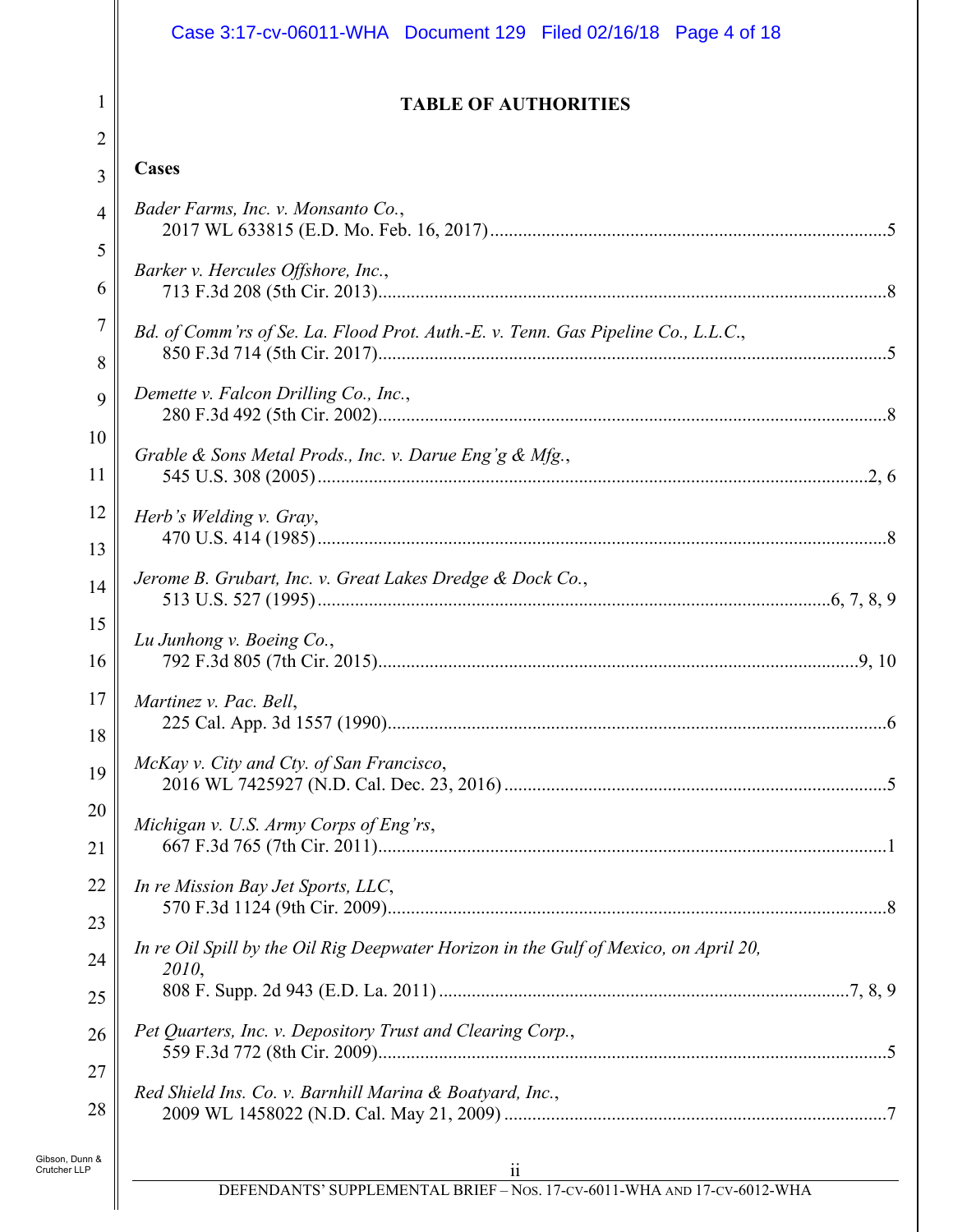|                                | Case 3:17-cv-06011-WHA  Document 129  Filed 02/16/18  Page 5 of 18             |
|--------------------------------|--------------------------------------------------------------------------------|
| 1<br>2                         | Shell Offshore, Inc. v. Greenpeace, Inc.,                                      |
| 3                              | Taghadomi v. United States,                                                    |
| $\overline{4}$<br>5            | Tenn. Gas Pipeline v. Houston Cas. Ins. Co.,                                   |
| 6<br>$\overline{7}$            | Theriot v. Bay Drilling Corp.,                                                 |
| 8                              | <b>Statutes</b>                                                                |
| 9                              |                                                                                |
| 10                             |                                                                                |
| 11                             |                                                                                |
| 12                             |                                                                                |
| 13                             |                                                                                |
| 14                             |                                                                                |
| 15                             |                                                                                |
| 16                             |                                                                                |
| $17\,$                         | <b>Regulations</b>                                                             |
| 18                             |                                                                                |
| 19                             | <b>Constitutional Provisions</b>                                               |
| 20                             |                                                                                |
| 21                             |                                                                                |
| 22                             |                                                                                |
| 23                             |                                                                                |
| 24                             |                                                                                |
| 25<br>26                       |                                                                                |
| 27                             |                                                                                |
| 28                             |                                                                                |
|                                |                                                                                |
| Gibson, Dunn &<br>Crutcher LLP | iii<br>DEFENDANTS' SUPPLEMENTAL BRIEF - Nos. 17-CV-6011-WHA AND 17-CV-6012-WHA |
|                                |                                                                                |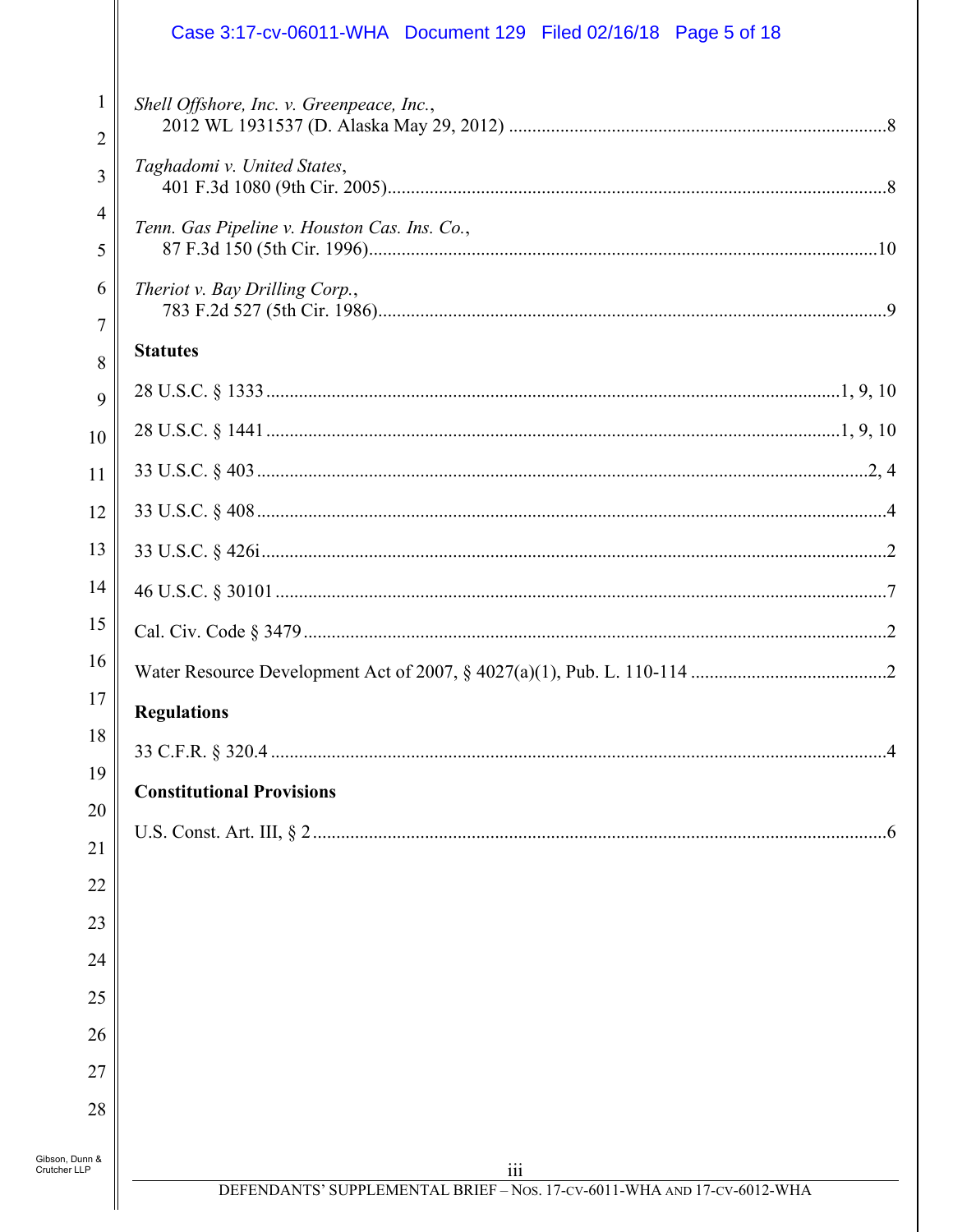#### **DEFENDANTS' SUPPLEMENTAL BRIEF**

Preserving all defenses, Defendants file this supplemental brief in response to the Court's order directing the parties to address "the 'navigable waters of the United States' as that concept relates to the removal jurisdiction in this case." ECF No. 128. Plaintiffs' claims are inextricably intertwined with the navigable waters of the United States, and that close relationship confirms that Plaintiffs' claims (to the extent they exist) arise under federal common law, which governs interstate water disputes. As courts have recognized, the standards of the federal common law of public nuisance generally extend to cases involving "environmental and economic destruction" of navigable waters by any means. *Michigan v. U.S. Army Corps of Eng'rs*, 667 F.3d 765, 771–72 (7th Cir. 2011) (federal common law governed nuisance claim alleging that defendant's operation of the Chicago Area Waterway System would allow invasive non-native species of carp to enter the Great Lakes). Here, Plaintiffs claim that Defendants "extract, manufacture, deliver, market, and sell fossil fuels," which has caused the navigable waters of the United States to rise, thereby injuring Plaintiffs' property. To the extent that such a nuisance claim exists, it is governed by federal common law.

15 16 17 18 19 20 21 22 23 24 25 26 27 The close connection between Plaintiffs' claims and the "navigable waters of the United States" supports removal for several additional reasons. First, Plaintiffs' claims implicate the authority of the U.S. Army Corps of Engineers ("Corps") because the Corps has exclusive jurisdiction to grant permits for the type of building projects Plaintiffs propose as part of their abatement remedy. The Court cannot decide whether any remedy is available (or what it might be) without first resolving substantial federal issues involving construction impacting navigable waters. Second, because the Corps already has taken substantial steps to respond to rising sea levels, Plaintiffs' claims directly impact and risk undermining the Corps' decision-making. Third, the protracted chain of causation Plaintiffs allege necessarily involves the "navigable waters of the United States" and federal issues pertaining thereto. Finally, because the first step of the allegedly tortious conduct at issue in this case—fossil fuel extraction—involves vessels engaged in traditional maritime activities, this Court has admiralty jurisdiction under 28 U.S.C. § 1333. Plaintiffs' claims are thus within this Court's "original jurisdiction" and removable under 28 U.S.C. § 1441(a).

28

1

2

3

4

5

6

7

8

9

10

11

12

13

14

Gibson, Dunn & Crutcher LLP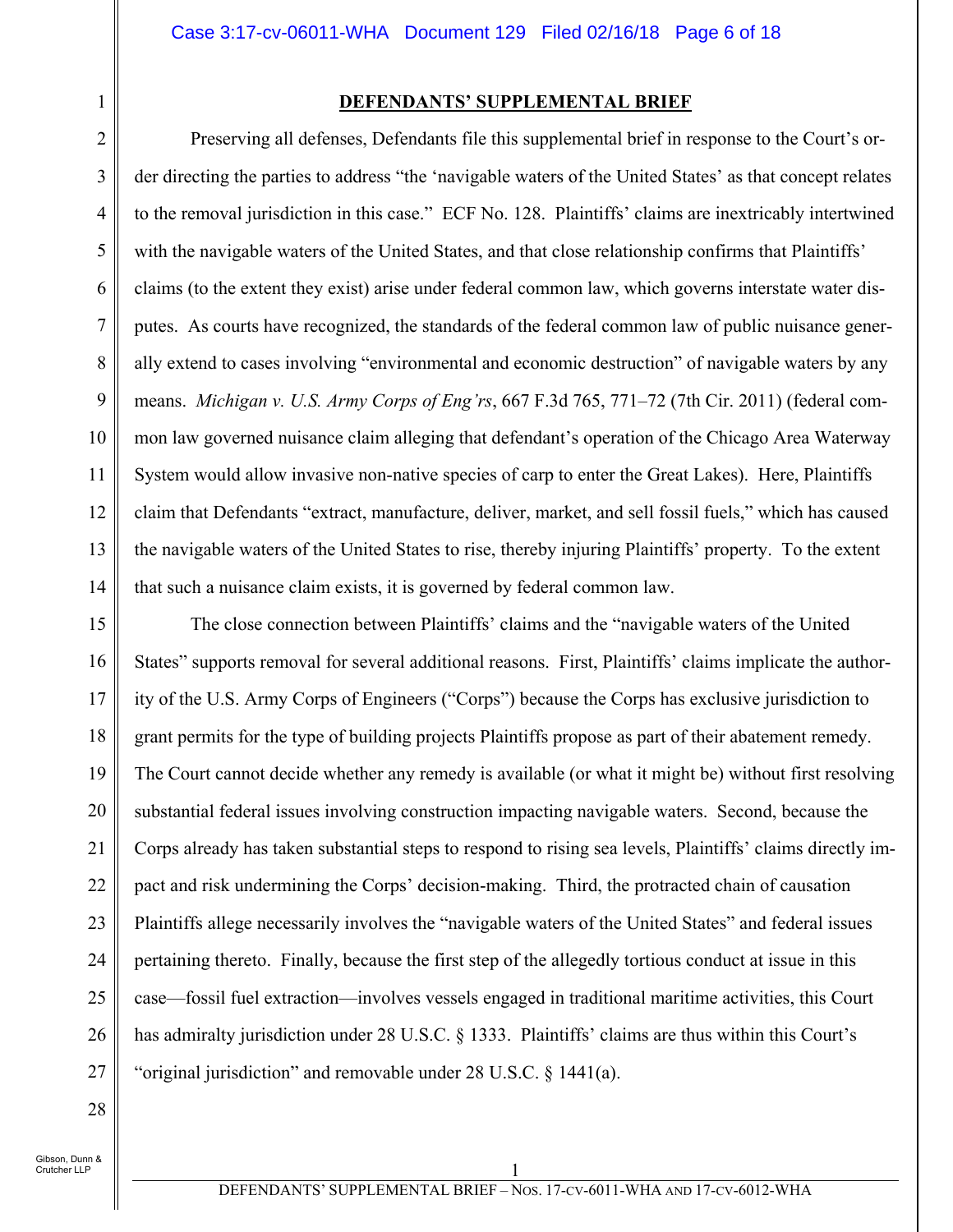# 1

2

3

4

5

6

7

8

 $\mathbf Q$ 

10

11

12

13

14

15

16

17

18

19

20

21

22

23

24

25

26

27

28

## **A. The court cannot determine whether any remedy is available without interpreting the statutes and regulations governing the Army Corps of Engineers**

Since the early 1800s, the Supreme Court has recognized federal jurisdiction over the navigable waters of the United States as a necessary outgrowth of the Commerce Clause and the fear that patchwork regulation by the States would disrupt the flow of people, goods, and services over water. Pursuant to that authority, Congress enacted 33 U.S.C. § 403, which gives exclusive jurisdiction over construction and dredging activities in navigable waters to the Army Corps of Engineers. Here, Plaintiffs' claims based on their allegation that sea level rise will harm the California coastline directly implicate that exclusive jurisdiction. As a result, Plaintiffs' claims present federal issues that are (1) "necessarily raise[d]," (2) "actually disputed," (3) "substantial," and (4) capable of resolution in federal court "without disturbing any congressionally approved balance of federal and state judicial responsibilities." *Grable & Sons Metal Prods., Inc. v. Darue Eng'g & Mfg.*, 545 U.S. 308, 314 (2005).

A critical element of Plaintiffs' public nuisance cause of action is injury, defined as obstruction and interference. *See* Cal. Civ. Code § 3479. But numerous federal statutes and regulations authorize the Corps to regulate the "navigable waters of the United States," and such federal action will have to be evaluated to determine whether it may preemptively forestall any injury to Plaintiffs. The Court must construe all of these statutes and regulations and evaluate their application here to determine whether Plaintiffs will in fact suffer cognizable future injury.

Most notably, the Rivers and Harbors Act ("RHA") authorizes the Corps "to investigate, study, plan, and implement structural and nonstructural measures for the prevention or mitigation of shore damages." 33 U.S.C. § 426i. Congress has also expressly authorized the Corps to deal with the effects of climate change in California, instructing it to "conduct a study of the feasibility of carrying out a project for," among other things, "flood damage reduction along the South San Francisco Bay shoreline, California." Water Resource Development Act of 2007, § 4027(a)(1), Pub. L. 110-114. In fact, the "Army Corps of Engineers' San Francisco District ha[s] proposed a nearly \$175 million plan to help protect" the area against the "significant risk of flooding because of climate change and predicted sea level rise." Nicholas Simeone, *Army Corps of Engineers Presents Plan to Reduce Threat of Flooding Triggered by Climate Change Along San Francisco Bay* (U.S. Army Corps of Engineers

Gibson, Dunn & Crutcher LLP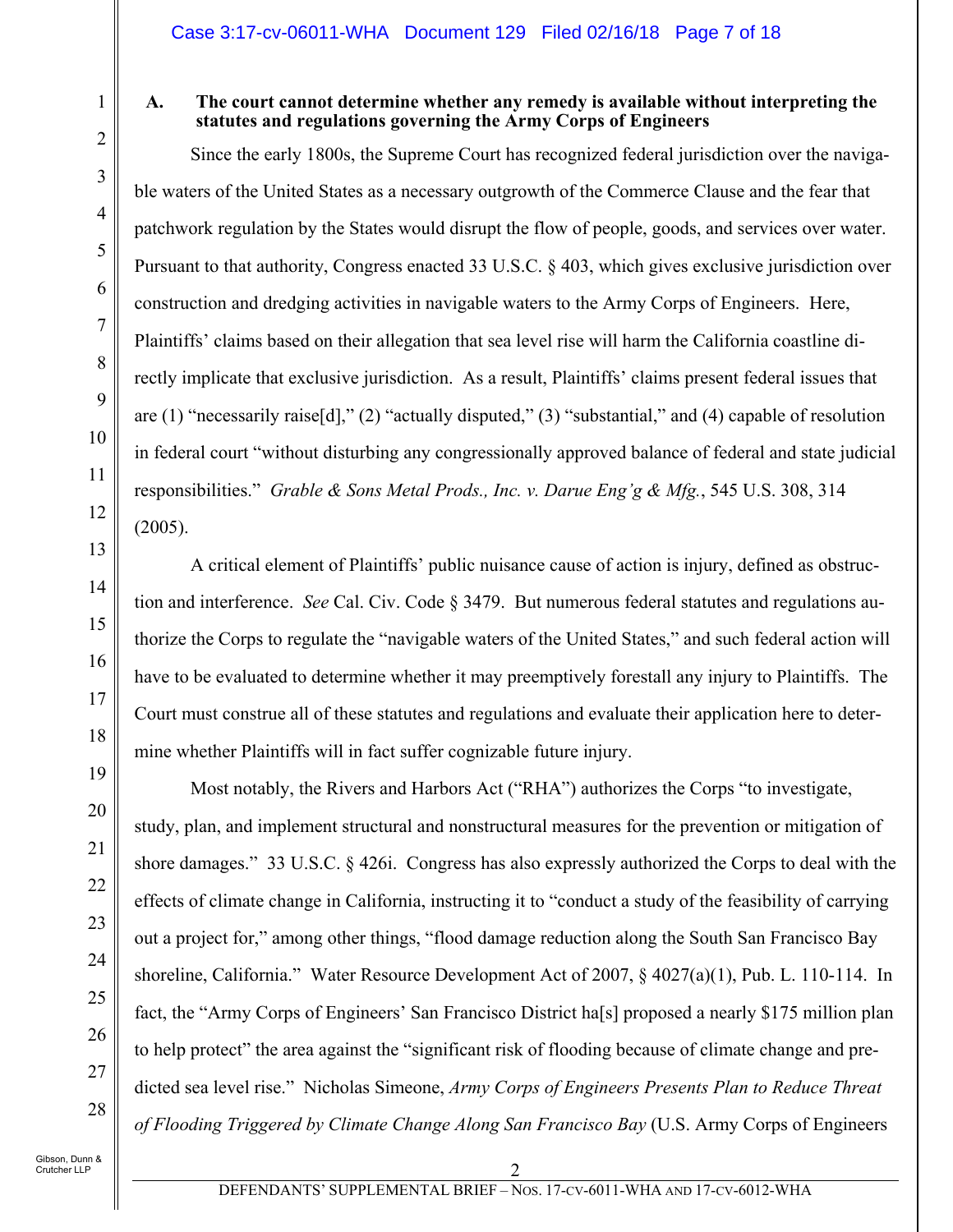#### Case 3:17-cv-06011-WHA Document 129 Filed 02/16/18 Page 8 of 18

1 2 3 4 5 6 Sept. 16, 2015), *available at* https://tinyurl.com/y7habowz (last visited Feb. 14, 2018). The proposal recommends "construction of approximately 3.8 miles of [a 15.2-foot high] levee to provide a more reliable form of tidal [flood risk management]" and "restoration of a total of about 2,900 acres . . . between the [flood risk management] levee and the San Francisco Bay." U.S. Army Corps of Engineers, *South San Francisco Bay Shoreline Phase I Study: Final Integrated Document* 9-2 (Sept. 2015).

7 8 9 10 11 12 13 14 15 16 17 18 19 20 21 22 23 24 25 26 27 28 This active federal involvement in the precise issues on which Plaintiffs purport to base their claims only underscores the federal questions and policies the Court will need to evaluate in considering Plaintiffs' assertions regarding present and future injury, including whether Plaintiffs' requested remedies conflict with federal action or are necessary in light of such action. For example, the South San Francisco Bay Shoreline Project employed "hydrologic modeling provid[ing] information on the forecasted tidal exchange in the South Bay, with allowances for climate change," *id.* at 1-41, leading the Corps to predict that the Project "would manage flood risk for a population at risk of approximately 6,000 residents and people working in the area," with only "1,140 structures . . . in the 0.2 percent Annual Chance of Exceedance (ACE) floodplain under the USACE High sea level change (SLC) scenario," *id.* at 9-7. And the South San Francisco Bay Shoreline Proposal "recommended that the USACE project . . . be authorized for implementation, as a Federal project, with such modifications thereof as at the discretion of the Commander, U.S. Army Corps of Engineers, San Francisco District, may be advisable." *Id.* at 10-2. Determining whether (and to what extent) Plaintiffs will suffer injury—and evaluating the remedies they seek in light of this direct federal intervention—will also require interpretation of federal law. And because the Proposal (like all Corps' projects) expressly accounts for the risks posed by climate change, the court cannot find for Plaintiffs without evaluating the Corps' determination regarding how best to curb the effects of climate change. *See id.*  at 4-37 ("This report identifies progress and future priorities and includes an overarching agency policy statement about [climate] change that calls for integrating climate change adaptation into all that the USACE does. This includes building adaptation into all USACE activities based on the best available and actionable science when undertaking long-term planning, setting priorities, and making decisions." (citation omitted)).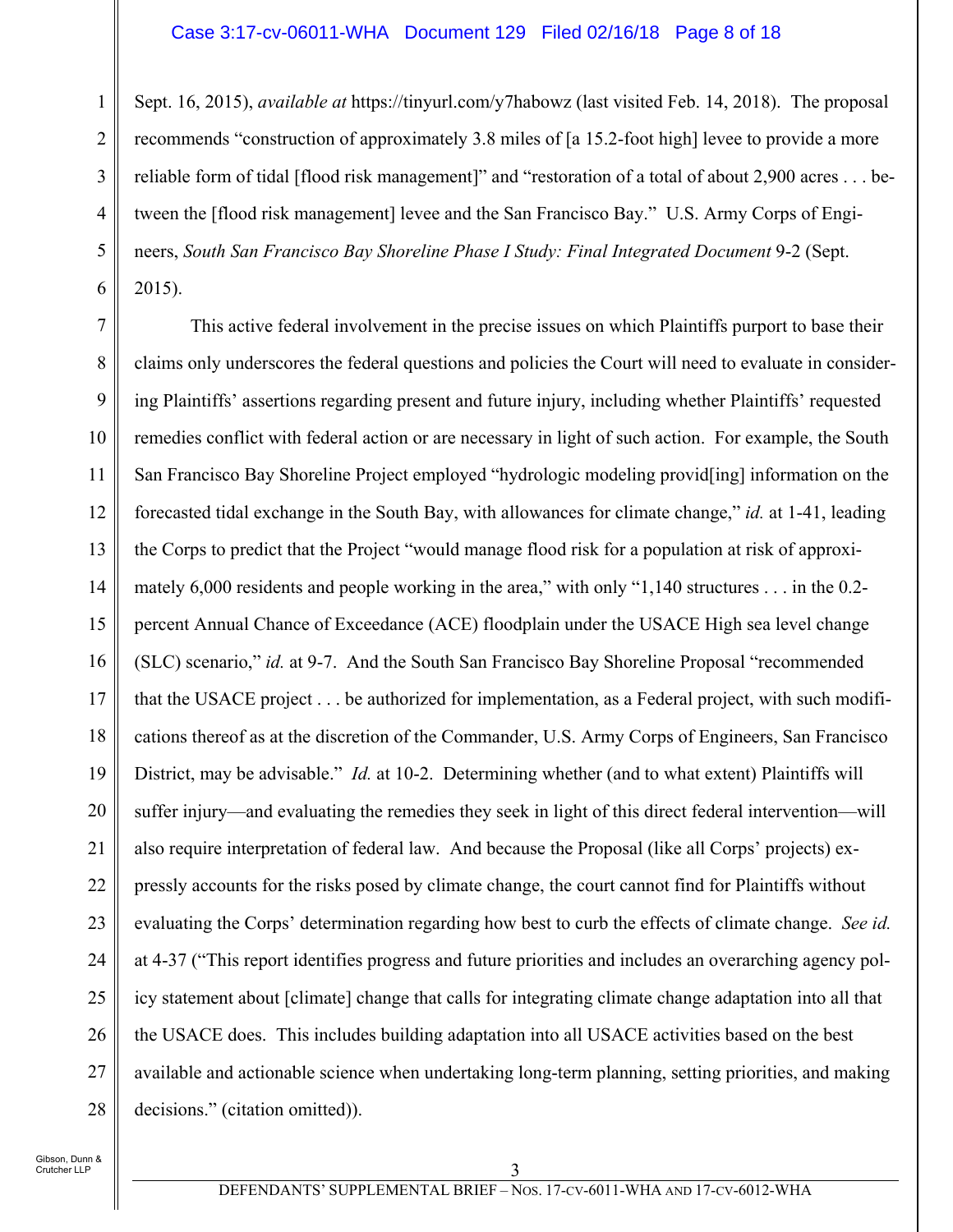#### Case 3:17-cv-06011-WHA Document 129 Filed 02/16/18 Page 9 of 18

1 2 3 4 5 6 7 8 9 10 11 12 13 14 15 16 17 18 19 Substantial and disputed federal issues also arise with respect to Plaintiffs' requested remedies. Plaintiffs ask this Court to issue "an order of abatement requiring Defendants to fund a climate change adaptation program for Oakland consisting of the building of sea walls," among other things. Oak. Compl. ¶ 98. Plaintiffs claim that Oakland is already planning "significant flood protection infrastructure," including "improvements to the existing, 4.5-mile Airport Perimeter Dike" and a "Sea Level Vulnerability and Assessment Improvement Plan for the Port of Oakland," which they want Defendants to fund. *Id.* ¶ 88. But the RHA states that "it shall not be lawful to build or commence the building of any wharf pier, dolphin, boom, weir, bulkhead, jetty, or other structures in any . . . water of the United States . . . except on plans recommended by the Chief of Engineers and authorized by the Secretary of the Army." 33 U.S.C. § 403. Thus, Plaintiffs will have to show that the remedy they seek is consistent with federal action and will be authorized by the Corps. This will require interpretation of an extensive web of federal regulations. For example, before approving a project "[t]he benefits which reasonably may be expected to accrue from the proposal must be balanced against its reasonably foreseeable detriments." 33 C.F.R. § 320.4(a)(1). And "in the evaluation of every application" to undertake a project in navigable waters, the Corps must also assess "the practicability of using reasonable alternative locations and methods to accomplish the objective of the proposed structure or work." *Id.* § 320.4(a)(2). Even attempts by Plaintiffs to modify or alter existing flood-mitigation structures require approval of the Corps, which the Corps *cannot* grant if it will be "injurious to the public interest." 33 U.S.C.  $\S$  408(a).

In short, because Plaintiffs' claims hinge on alleged effects in the navigable waters of the United States, over which the Corps has exclusive jurisdiction, this case presents numerous substantial and disputed federal issues that provide a basis for federal jurisdiction.

# 23 24

25

26

27

28

20

21

22

#### **B. Plaintiffs' claims are a collateral attack on federal regulatory decisions pertaining to the "navigable waters of the United States"**

Plaintiffs' claims also require the Court to evaluate the exercise of federal authority over many prior decades. Much of the seawall system surrounding Oakland and San Francisco was constructed—and federal erosion control and levee projects were undertaken—pursuant to permits issued by the Corps under the RHA during the very decades when Defendants' allegedly injurious conduct

Gibson, Dunn & .<br>Crutcher LLP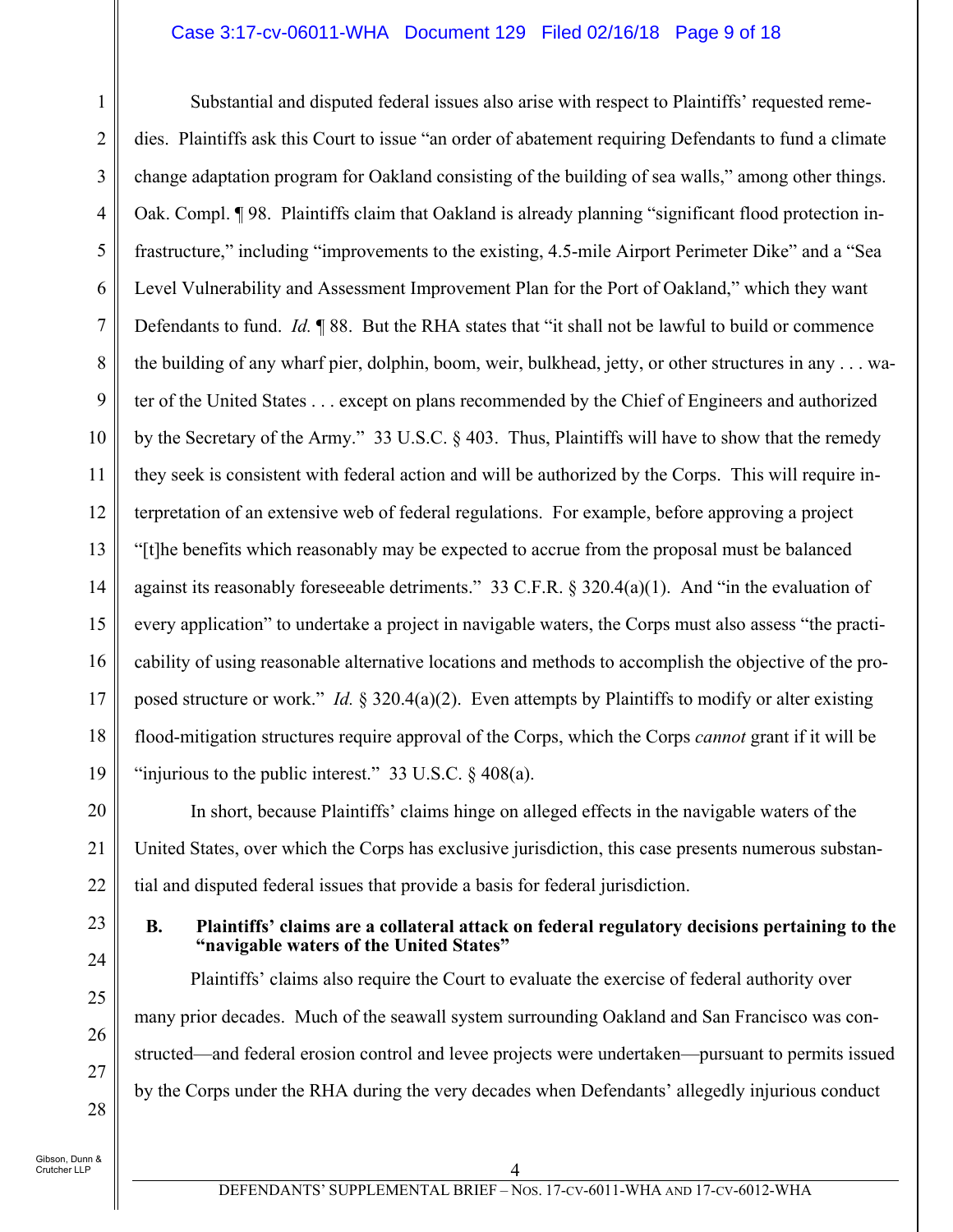#### Case 3:17-cv-06011-WHA Document 129 Filed 02/16/18 Page 10 of 18

took place. *See, e.g*., San Francisco Airport Flood Protection, *available at* http://www.

2 3 4 5 6 7 8 9 10 11 12 spn.usace.army.mil/Missions/Projects-and-Programs/Projects-by-Category/Projects-for-Flood-Risk-Management/San-Francisco-Airport-Flood-Protection/ (the "shoreline protection features, consisting of soil berms, concrete seawalls, and vinyl sheet piles" at San Francisco Airport were "constructed between 1983 and 2006" under Section 10 permits); Levee Safety, *available at* http://www.spn. usace.army.mil/Missions/Projects-and-Programs/Levee-Safety/ (noting that the Corps completed a survey of "federal levees in the San Francisco area in 2006" including those that are "Federally owned and maintained"); San Francisco Waterfront Seawall, *available at* http://www.spn.usace. army.mil/Missions/Projects-and-Programs/Projects-A-Z/San-Francisco-Waterfront-Seawall/ (joint federal-state two-year study pursuant to Section 103 to investigate erosion in the San Francisco seawall and "investigate feasible alternatives to develop a seawall repair project to limit damage to public and private infrastructure from erosion," cited at SF Compl. ¶ 89(a)).

13 14 15 16 17 18 19 20 21 22 23 24 25 26 27 28 Plaintiffs' nuisance claims are based on alleged past and future "sea level rise in San Francisco Bay and the adjacent ocean," SF Compl. ¶ 86; Oak. Compl. ¶ 85, which Plaintiffs allege will require "improv[ing], protect[ing], mov[ing], and build[ing] infrastructure to adapt now to past and ongoing sea level rise," SF Compl. ¶ 89; *see also* Oak. Compl. ¶ 89. Because Plaintiffs allege that past federal activity to deal with these very issues, including levee and seawall projects, failed to prevent their injuries, their complaints challenge, and necessarily require evaluation of, the adequacy of past federal decision making. This also gives rise to federal question jurisdiction. *See Bd. of Comm'rs of Se. La. Flood Prot. Auth.-E. v. Tenn. Gas Pipeline Co., L.L.C*., 850 F.3d 714, 724 (5th Cir. 2017) (in the context of comprehensive regulatory scheme, nuisance claims amount to "a collateral attack . . . premised on the notion that the scheme provides inadequate protection" (brackets omitted)); *Pet Quarters, Inc. v. Depository Trust and Clearing Corp.*, 559 F.3d 772, 779 (8th Cir. 2009) (complaint "presents a substantial federal question because it directly implicates actions taken by" a federal agency); *McKay v. City and Cty. of San Francisco*, 2016 WL 7425927, at \*4 (N.D. Cal. Dec. 23, 2016) (denying remand and ruling that federal jurisdiction lies under *Grable* because statelaw claims were "tantamount to asking the Court to second guess the validity of the FAA's decision"); *Bader Farms, Inc. v. Monsanto Co.*, 2017 WL 633815, at \*3 (E.D. Mo. Feb. 16, 2017).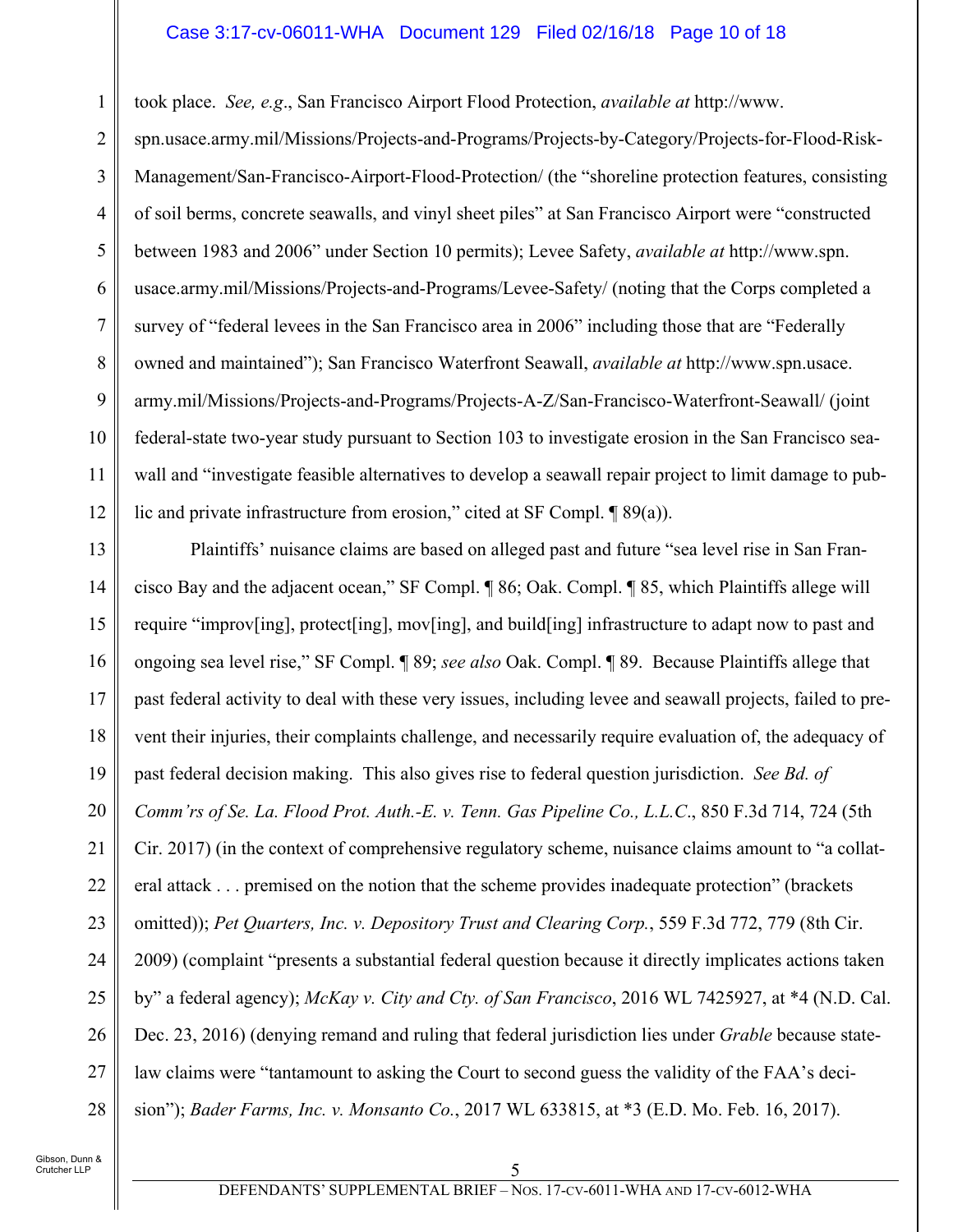### **C. Plaintiffs' theory of causation, which hinges on effects to the "navigable waters of the United States," necessarily implicates uniquely federal issues**

To succeed on their public nuisance claim, Plaintiffs will be required to prove causation. *See Martinez v. Pac. Bell*, 225 Cal. App. 3d 1557, 1565 (1990) (nuisance liability "extends to damage which is proximately or legally caused by the defendant's conduct" (citing Cal. Civ. Code § 3333)). As the Court points out in its request for supplemental briefing, "a necessary and critical element" of Plaintiffs' theory of causation "is the rising sea level along the Pacific coast and in the San Francisco Bay, both of which are navigable waters of the United States." ECF No. 128. More specifically, the attenuated chain of causation contemplated by Plaintiffs' Complaints is as follows: (1) Defendants extract, manufacture, deliver, market, and sell fossil fuels (*e.g.*, Oak. Compl. ¶¶ 2, 5, 32); (2) the combustion of those fuels around the globe causes the release of greenhouse gases (*e.g.*, *id.* ¶ 38); (3) released greenhouse gases then "trap atmospheric heat and increase global temperatures" (*e.g.*, *id.*); (4) increased temperatures cause thermal expansion of "navigable waters" and the melting of landbased ice therein (*e.g.*, *id.* ¶ 1); (5) such phenomena cause the accelerated rise of "navigable waters" (*e.g.*, *id.*); (6) Plaintiffs' current infrastructure is inadequate to address the rising waters (*e.g.*, *id.* ¶ 11); and (7) "navigable waters" will encroach upon on Plaintiffs' land, causing damage (*e.g.*, *id.* ¶¶ 8–9). Every link in this chain is inextricably intertwined with federal issues, including, as relevant here, the movement and impact of "navigable waters" and second-guessing of federal infrastructure. *See supra*. This illustrates that, as explained in Defendants' Opposition brief, Plaintiffs' claims, nominally asserted under state law, should stay in federal court under *Grable*'s "common sense accommodation." 545 U.S. at 312–13.

#### **D. Plaintiffs' claims are removable under admiralty jurisdiction because the alleged tort involves vessels engaged in maritime commerce on "navigable waters"**

Plaintiffs' claims are also removable because they fall within the Court's original admiralty jurisdiction. The Constitution extends the federal judicial power "to all Cases of admiralty and maritime Jurisdiction." U.S. Const. Art. III, § 2. "Congress has embodied that power in a statute giving federal district courts 'original jurisdiction [over] . . . [a]ny civil case of admiralty or maritime jurisdiction[.]" *Jerome B. Grubart, Inc. v. Great Lakes Dredge & Dock Co.*, 513 U.S. 527, 531 (1995) (alterations in original) (citing 28 U.S.C. § 1333(1)). "The admiralty and maritime jurisdiction of the

1

2

3

4

5

6

7

8

9

10

11

12

13

14

15

16

17

18

19

20

21

22

23

24

25

26

27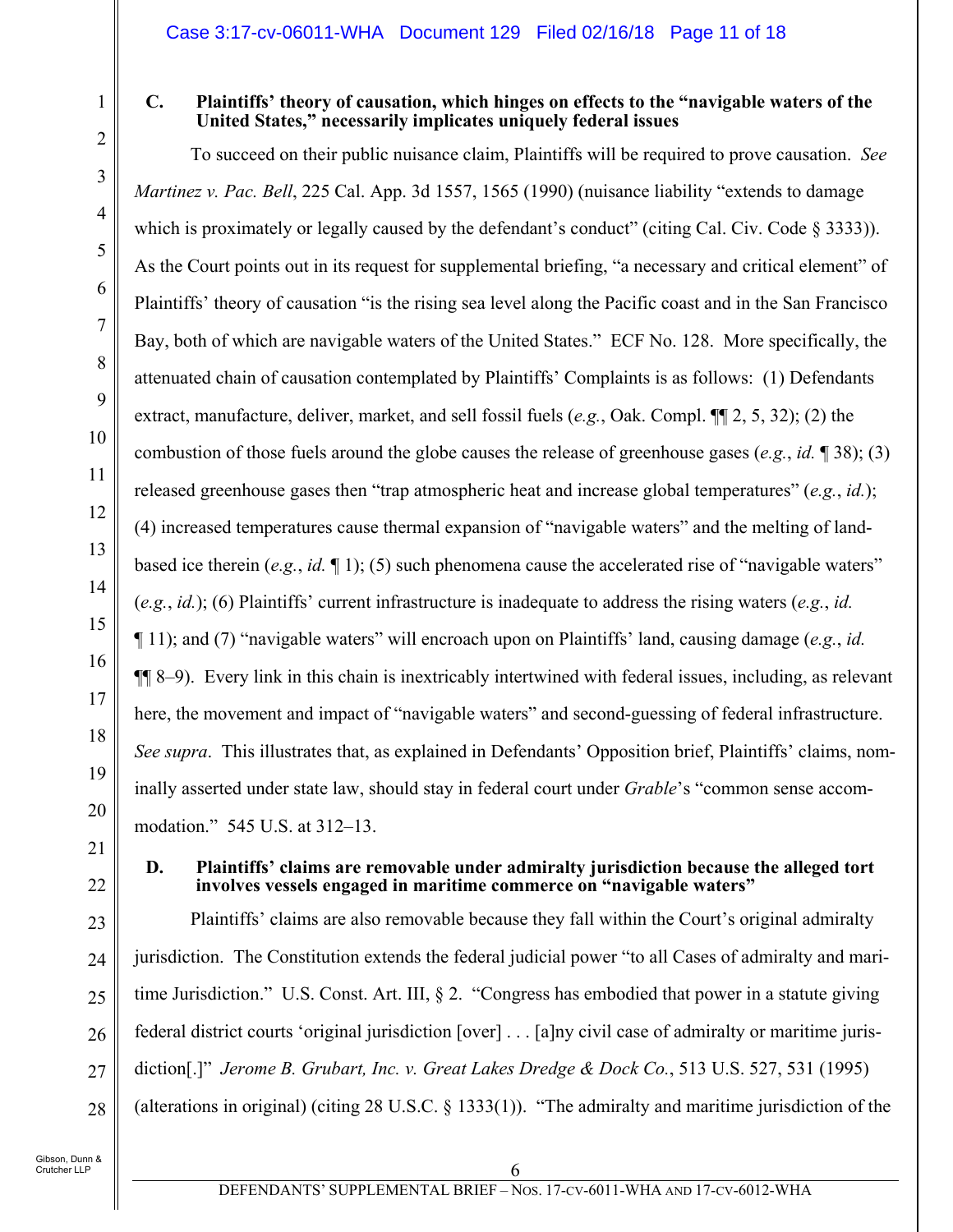#### Case 3:17-cv-06011-WHA Document 129 Filed 02/16/18 Page 12 of 18

United States extends to and includes cases of injury or damage, to person or property, caused by a vessel on navigable waters, *even though the injury or damage is done or consummated on land*." 46 U.S.C. § 30101(a) (emphasis added).

In *Grubart*, the Supreme Court set forth a two-part test for determining admiralty and maritime jurisdiction. The first question is whether the alleged "injury suffered on land was caused by a vessel on navigable water" or the alleged "tort occurred on navigable water" (the "location" test). 513 U.S. at 534*.* The second question is whether the alleged tort is connected to maritime activity (the "connection" test). *Id.* Both are satisfied here.

9 10 11 12 13 14 15 16 17 18 19 20 21 22 23 24 25 26 27 28 Plaintiffs' claims meet the "location" test because the tort, as alleged, occurred on navigable waters. As an initial matter, the alleged injuries have occurred "on the navigable waters of the San Francisco Bay[.]" *Red Shield Ins. Co. v. Barnhill Marina & Boatyard, Inc.*, 2009 WL 1458022, at \*1 (N.D. Cal. May 21, 2009) (concluding that tort occurring in a marina "falls under our admiralty jurisdiction"). Beyond that, Plaintiffs allege that the tort arises from production of fossil fuels, including worldwide extraction, a significant portion of which takes place on "mobile offshore drilling unit[s]" that operate in navigable waters. *See In re Oil Spill by the Oil Rig Deepwater Horizon in the Gulf of Mexico, on April 20, 2010*, 808 F. Supp. 2d 943, 949 (E.D. La. 2011). For example, Chevron's "Jack and St. Malo fields were co-developed with subsea completions flowing back to a single host floating production unit (semisubmersible) located between the fields." https://www.chevron.com/projects/jack-stmalo. The other Defendants' subsidiaries similarly operate floating drilling platforms at various locations around the world. *See*, *e.g*., *Atlantis Field: Fact Sheet* 1, https://www.bp.com/content/dam/bp-country/en\_us/PDF/Atlantis\_Fact\_Sheet\_6\_14\_2013.pdf (BP's Atlantis Field is a "Floating Offshore Installation"); Offshore Technology, *Magnolia Deepwater Oil and Gas Field, Gulf of Mexico*, http://www.offshore-technology.com/projects/magnolia/ (ConocoPhillips' "Magnolia field was developed by a tension leg platform (TLP), installed in 4,700 ft of water, a record depth for this type of floating structure"); *Safety and Security*, http://corporate.exxonmobil.com/en/community/corporate-citizenship-report/safety-and-health-and-the-workplace/safety-and-security (ExxonMobil's Hoover-Diana field "was the first floating drilling and production platform to develop two fields simultaneously at a depth of 4,800 feet of water"); *Auger: From Deep-Water Pioneer to New* 

1

2

3

4

5

6

7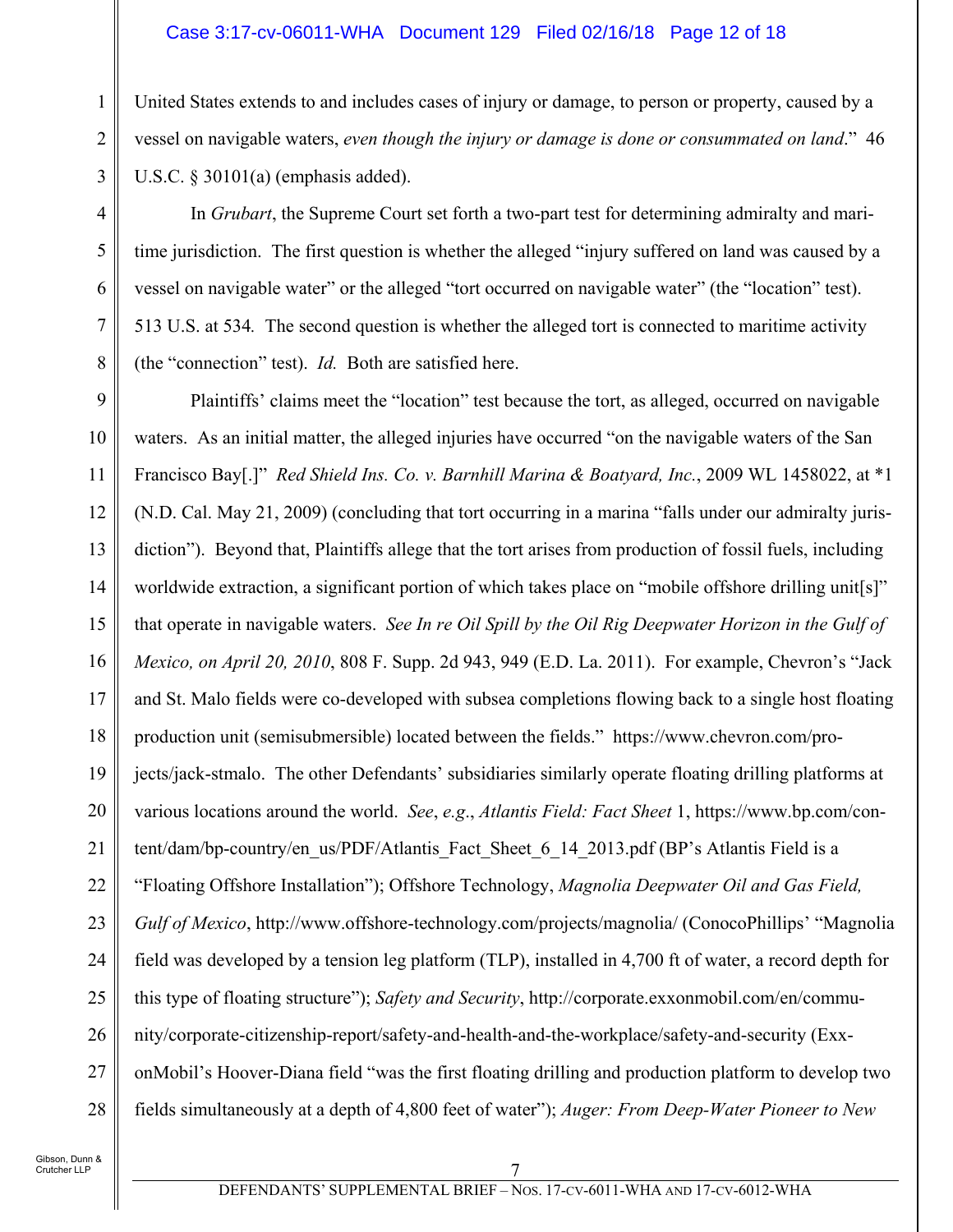### Case 3:17-cv-06011-WHA Document 129 Filed 02/16/18 Page 13 of 18

*Energy Giant*, https://www.shell.com/about-us/major-projects/cardamom/auger-from-deep-water-pioneer-to-new-energy-giant.html (Shell's Auger "was the first to float in water, moored to the sea floor 830 metres (2,720 feet) below").

5 7 9 "Under clearly established law," a floating drilling platform is "a vessel, not a fixed platform." *In re Oil Spill*, 808 F. Supp. 2d at 949; *see also Barker v. Hercules Offshore, Inc.* 713 F.3d 208, 215 (5th Cir. 2013) ("[J]ack-up drilling platforms . . . are considered vessels under maritime law."); *Demette v. Falcon Drilling Co., Inc.*, 280 F.3d 492, 498 n.18 (5th Cir. 2002) (noting that "[t]his circuit has repeatedly held that special-purpose movable drilling rigs, including jack-up rigs, are vessels within the meaning of admiralty law."), *overruled in part, on other grounds by Grand Isle Shipyard, Inc. v. Seacor Marine, LLC*, 589 F.3d 778 (5th Cir. 2009) (en banc); *Herb's Welding v. Gray*, 470 U.S. 414, 417 n.2 (1985) ("Offshore oil rigs are of two general sorts: fixed and floating. Floating structures have been treated as vessels by the lower courts."). Indeed, even fixed drilling platforms are considered "vessels" while they "are underway to a drilling operation." *Shell Offshore, Inc. v. Greenpeace, Inc.*, 2012 WL 1931537, at \*3 (D. Alaska May 29, 2012). Accordingly, the allegedly tortious conduct at issue satisfies the "location" test for maritime jurisdiction.

16 17 18 19 20 21 22 23 24 25 26 Plaintiffs' claims also have the requisite "connection" to maritime activity. "A court, first, must assess the general features of the type of incident involved to determine whether the incident has a potentially disruptive impact on maritime commerce. Second, a court must determine whether the general character of the activity giving rise to the incident shows a substantial relationship to maritime activity." *In re Mission Bay Jet Sports, LLC*, 570 F.3d 1124, 1126 (9th Cir. 2009) (quoting *Grubart*, 513 U.S. at 534). Under the *Grubart* test, "'virtually every activity involving a vessel on navigable waters would be a traditional maritime activity sufficient to invoke maritime jurisdiction.'" *Taghadomi v. United States*, 401 F.3d 1080, 1087 (9th Cir. 2005) (quoting *Grubart*, 513 U.S. at 542). The test is satisfied where, as here, "one of the arguably proximate causes of the incident originated in maritime activity" and "one of the putative tortfeasors was engaged in traditional maritime activity." *Id.* (quoting *Grubart*, 513 U.S. at 541).

27 28 Accepting the Complaints as true, Defendants' fossil fuel extraction has the "potential to disrupt maritime commerce" because one of the "potential effects" of that conduct is damage to ports.

1

2

3

4

6

8

10

11

12

13

14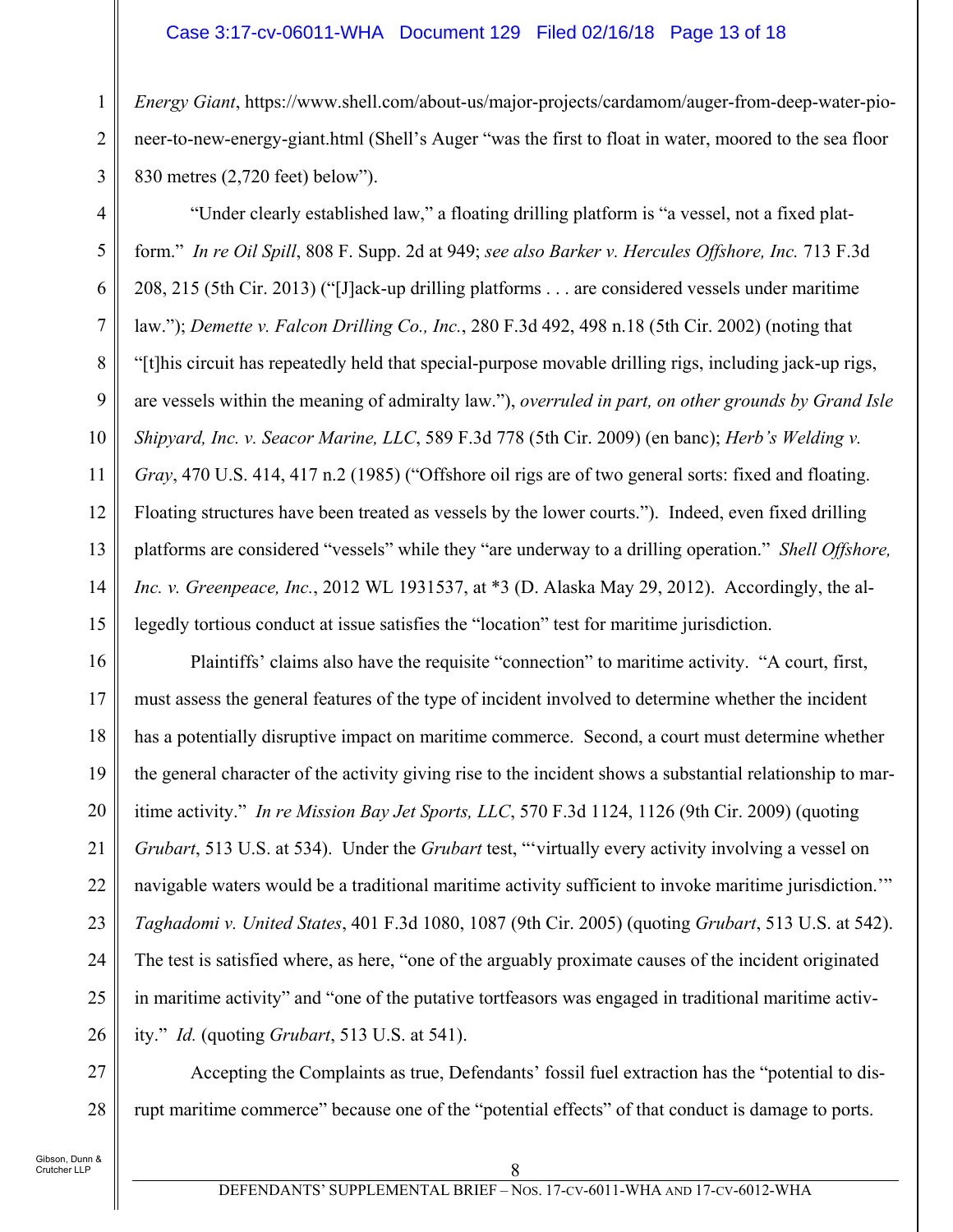#### Case 3:17-cv-06011-WHA Document 129 Filed 02/16/18 Page 14 of 18

1 2 3 4 5 6 7 8 9 10 11 12 *Grubart*, 513 U.S. at 538; *see id.* (noting that courts "focus[] not on the specific facts at hand but on whether the general features of the incident were likely to disrupt commercial activity" (quotations omitted)). Indeed, Plaintiffs allege that all of the earth's seas are or will be dramatically impacted by the alleged tort (Oak. Compl. ¶ 1), and the City of Oakland specifically alleges that the Port of Oakland will be damaged by rising sea levels (*id.* ¶ 9). For this reason, the City "plans to complete a \$2 million Sea Level Vulnerability and Assessment Improvement Plan for the Port of Oakland." *Id.* ¶ 88. Rising sea levels could also disrupt maritime commerce by damaging coastal airports such as those in Oakland and San Francisco. *See Lu Junhong v. Boeing Co.*, 792 F.3d 805, 815 (7th Cir. 2015) ("[J]udges have concluded that airplanes over navigable waters should be treated the same as vessels—when a connection to maritime activity exists."); Oak. Compl. ¶¶ 87–88, 95 (alleging that rising seas threatens to injure the Oakland Airport). Plaintiffs' claims thus fall "within a class of incidents that pose more than a fanciful risk to commercial shipping." *Grubart*, 513 U.S. at 539.

13 14 15 16 17 18 Second, "there is no question that the activity" "giving rise to the incident" is "substantially related to traditional maritime activity," *id.* at 540, because "[o]il and gas drilling on navigable waters aboard a vessel is recognized to be maritime commerce," *Theriot v. Bay Drilling Corp.*, 783 F.2d 527, 538–39 (5th Cir. 1986). Plaintiffs' claims therefore satisfy the "connection test" for admiralty jurisdiction. *See In re Oil Spill*, 808 F. Supp. 2d at 951 (concluding that "the operations of the DEEP-WATER HORIZON bore a substantial relationship to traditional maritime activity").

19 20 21 22 23 24 25 26 27 Because Plaintiffs' claims satisfy *Grubart*'s two-part test, they "fall[] within the Court's admiralty jurisdiction." *In re Oil Spill*, 808 F. Supp. 2d at 951. The claims are thus removable under 28 U.S.C. § 1441, as recently amended by the Federal Courts Jurisdiction and Venue Clarification Act of 2011 ("VCA"), Pub. L. No. 112-63. Section 1441(a) provides: "Except as otherwise expressly provided by Act of Congress, any civil action brought in a State court of which the district courts of the United States have *original jurisdiction*, may be removed by the . . . defendants." (emphasis added). In turn, Section 1333 provides: "The district courts shall have *original jurisdiction*, exclusive of the courts of the States, of . . . [a]ny civil case of admiralty or maritime jurisdiction, saving to suitors in all cases all other remedies to which they are otherwise entitled[.]" (emphasis added).

28

The effect of these two provisions is straightforward. Civil actions are removable when U.S.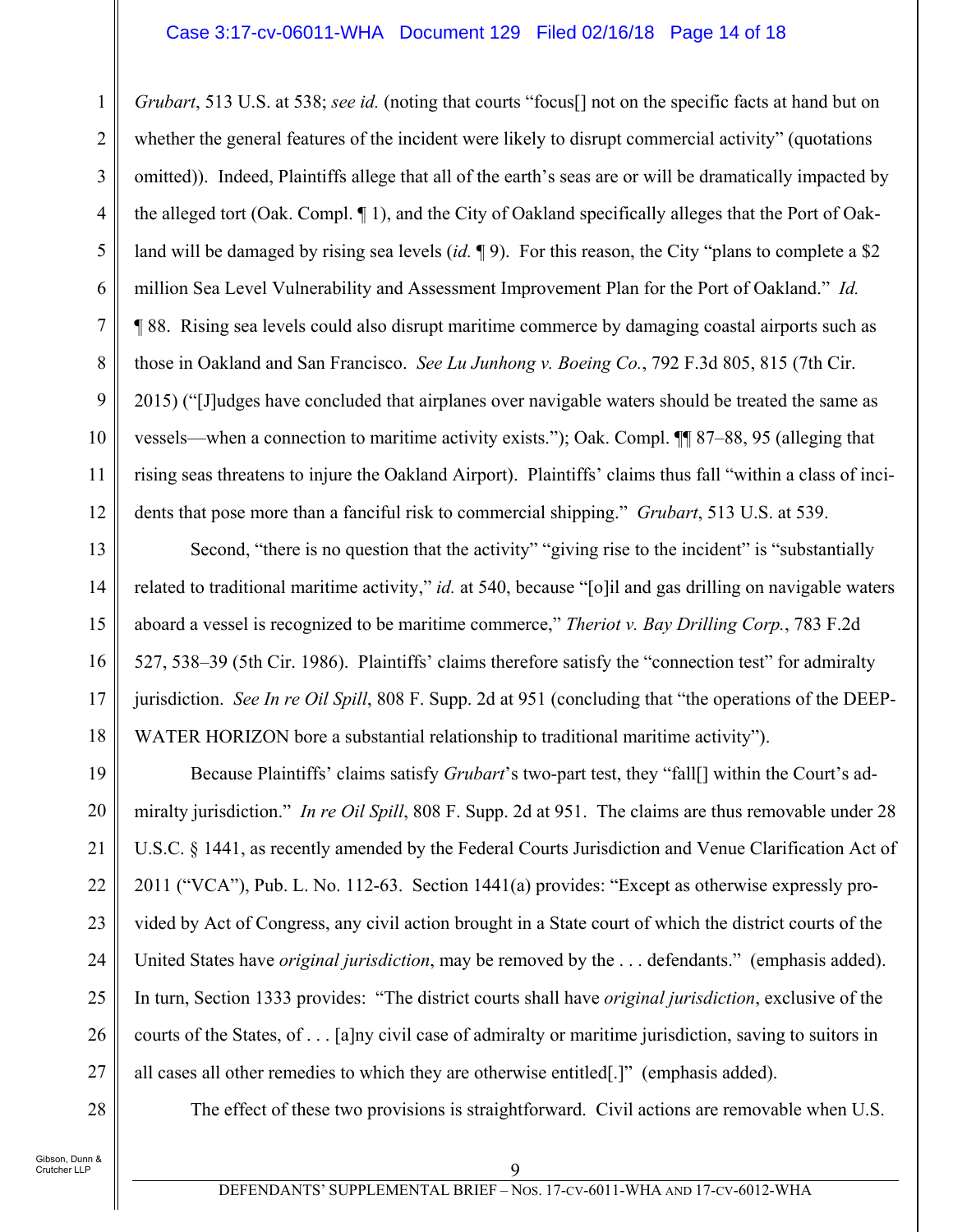#### Case 3:17-cv-06011-WHA Document 129 Filed 02/16/18 Page 15 of 18

district courts have original jurisdiction, and § 1333 provides original jurisdiction for maritime claims. Although it is true that  $\S$  1441 once required complete diversity to remove maritime claims, the VCA eliminated that requirement. As the plain language of the statute demonstrates, Section 1441(a) allows removal of all claims that fall within the federal court's original jurisdiction, notwithstanding the citizenship of the parties. The Seventh Circuit recognized as much in *Lu Junhong*, 792 F.3d at 817, when it held that the VCA "limits the ban on removal by a home-state defendant to suits under the diversity jurisdiction."

8 9 10 11 12 13 14 15 16 17 18 19 20 Section 1333's saving-to-suitors clause does not alter this conclusion. That provision cannot logically be read to guarantee maritime plaintiffs a state-court forum. Section 1333 states that "[t]he district courts shall have original jurisdiction, exclusive of the courts of the States, of: (1) any civil case of admiralty or maritime jurisdiction, saving to suitors in all cases all other *remedies* to which they are otherwise entitled." 28 U.S.C. § 1333(1) (emphasis added). The jurisdictional charge of this provision is clear: federal courts have original jurisdiction over maritime claims. Indeed, it would be nonsensical to confer "original" and "exclusive" jurisdiction over maritime cases to federal courts, but then, without expressly saying so, also guarantee plaintiffs a state-court forum. Both the Seventh and the Fifth Circuits have endorsed this interpretation of § 1333. *See Lu Junhong*, 792 F.3d at 818 ("[A saving-to-suitors argument is not] the sort of contention about subject-matter jurisdiction that a federal court must resolve even if the parties disregard it."); *Tenn. Gas Pipeline v. Houston Cas. Ins. Co.*, 87 F.3d 150, 153 (5th Cir. 1996) (holding that "saving to suitors' clause does no more than preserve the right of maritime suitors to pursue nonmaritime *remedies*").

Because this Court has admiralty jurisdiction over Plaintiffs' public nuisance claims, it may properly exercise jurisdiction over the case under §§ 1441 and 1333.

#### **CONCLUSION**

For these reasons and those enumerated in Defendants' Notice of Removal and Opposition brief, Plaintiffs' motion to remand should be denied.

Gibson, Dunn & .<br>Crutcher LLP

21

22

23

24

25

26

27

28

1

2

3

4

5

6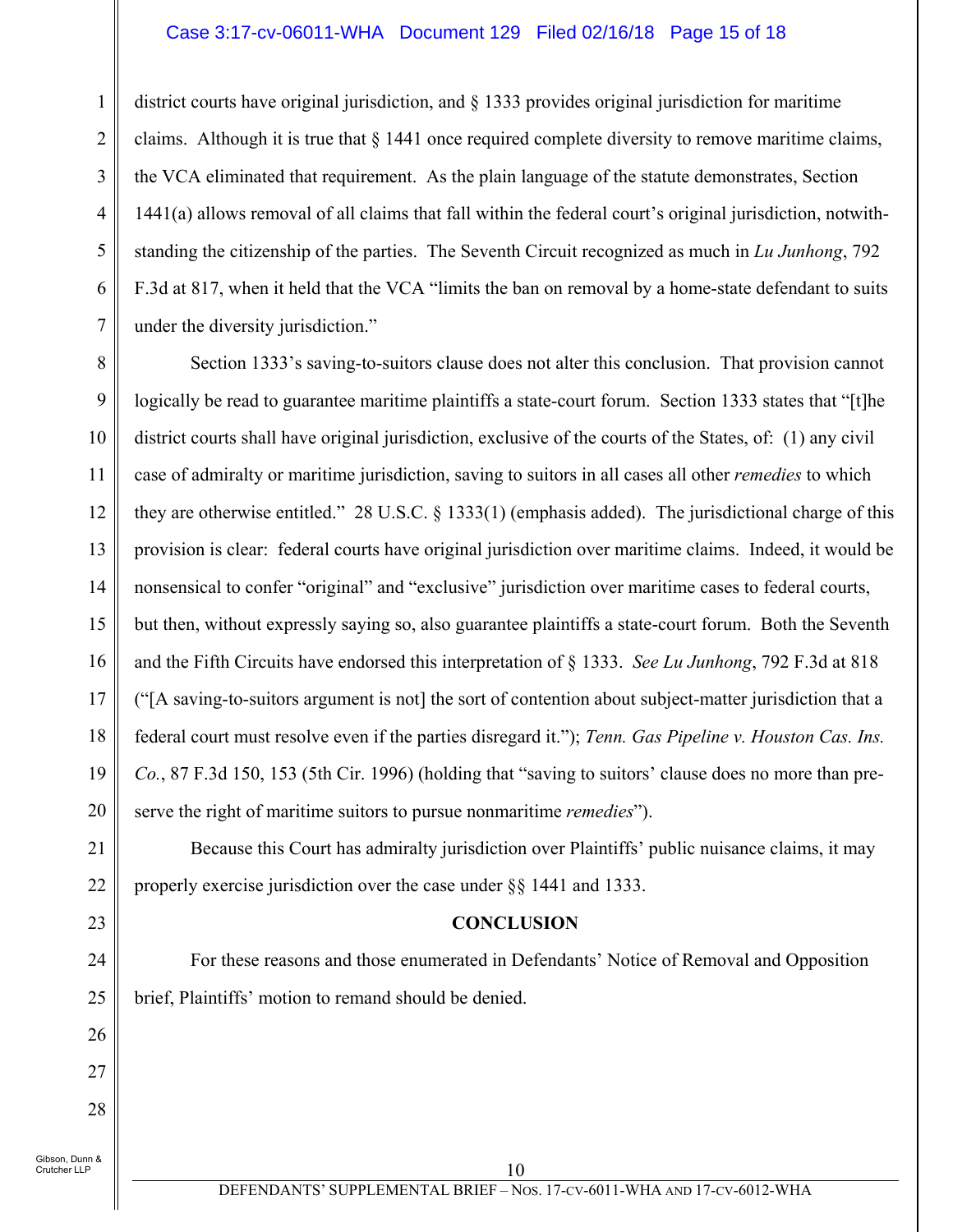|                                                                                                                                                                   | Case 3:17-cv-06011-WHA  Document 129  Filed 02/16/18  Page 16 of 18                                                                                                                                                                                                                                                                                                                                                                                                                                                                                                                                                                                                                                                                                                                                                                                                                                                                                 |                                                                                                                                                                                                                                                                                                                                                                                                                                                                                                                                                                                                                                                                                                                                                                                                                                                                                                                                                                                                                                                                                                                                                                                                                                                                                                                       |
|-------------------------------------------------------------------------------------------------------------------------------------------------------------------|-----------------------------------------------------------------------------------------------------------------------------------------------------------------------------------------------------------------------------------------------------------------------------------------------------------------------------------------------------------------------------------------------------------------------------------------------------------------------------------------------------------------------------------------------------------------------------------------------------------------------------------------------------------------------------------------------------------------------------------------------------------------------------------------------------------------------------------------------------------------------------------------------------------------------------------------------------|-----------------------------------------------------------------------------------------------------------------------------------------------------------------------------------------------------------------------------------------------------------------------------------------------------------------------------------------------------------------------------------------------------------------------------------------------------------------------------------------------------------------------------------------------------------------------------------------------------------------------------------------------------------------------------------------------------------------------------------------------------------------------------------------------------------------------------------------------------------------------------------------------------------------------------------------------------------------------------------------------------------------------------------------------------------------------------------------------------------------------------------------------------------------------------------------------------------------------------------------------------------------------------------------------------------------------|
| $\mathbf{1}$                                                                                                                                                      | February 16, 2018                                                                                                                                                                                                                                                                                                                                                                                                                                                                                                                                                                                                                                                                                                                                                                                                                                                                                                                                   | Respectfully submitted,                                                                                                                                                                                                                                                                                                                                                                                                                                                                                                                                                                                                                                                                                                                                                                                                                                                                                                                                                                                                                                                                                                                                                                                                                                                                                               |
| $\overline{2}$                                                                                                                                                    | By: $**$ /s/ Jonathan W. Hughes                                                                                                                                                                                                                                                                                                                                                                                                                                                                                                                                                                                                                                                                                                                                                                                                                                                                                                                     | By: /s/ Theodore J. Boutrous                                                                                                                                                                                                                                                                                                                                                                                                                                                                                                                                                                                                                                                                                                                                                                                                                                                                                                                                                                                                                                                                                                                                                                                                                                                                                          |
| $\mathfrak{Z}$<br>$\overline{4}$<br>5<br>6<br>7<br>$8\,$<br>9<br>10<br>11<br>12<br>13<br>14<br>15<br>16<br>$17\,$<br>18<br>19<br>20<br>21<br>22<br>23<br>24<br>25 | Jonathan W. Hughes (SBN 186829)<br>ARNOLD & PORTER KAYE SCHOLER<br><b>LLP</b><br>Three Embarcadero Center, 10th Floor<br>San Francisco, California 94111-4024<br>Telephone: (415) 471-3100<br>Facsimile: (415) 471-3400<br>E-mail: jonathan.hughes@apks.com<br>Matthew T. Heartney (SBN 123516)<br>John D. Lombardo (SBN 187142)<br>ARNOLD & PORTER KAYE SCHOLER<br><b>LLP</b><br>777 South Figueroa Street, 44th Floor<br>Los Angeles, California 90017-5844<br>Telephone: (213) 243-4000<br>Facsimile: (213) 243-4199<br>E-mail: matthew.heartney@apks.com<br>E-mail: john.lombardo@apks.com<br>Philip H. Curtis (pro hac vice)<br>Nancy Milburn (pro hac vice)<br>ARNOLD & PORTER KAYE SCHOLER<br><b>LLP</b><br>250 West 55th Street<br>New York, NY 10019-9710<br>Telephone: (212) 836-8383<br>Facsimile: (212) 715-1399<br>E-mail: philip.curtis@apks.com<br>E-mail: nancy.milburn@apks.com<br><b>Attorneys for Defendant</b><br>$BP$ $P.L.C.$ | Theodore J. Boutrous, Jr. (SBN 132099)<br>Andrea E. Neuman (SBN 149733)<br>William E. Thomson (SBN 187912)<br>Ethan D. Dettmer (SBN 196046)<br>Joshua S. Lipshutz (SBN 242557)<br>GIBSON, DUNN & CRUTCHER LLP<br>333 South Grand Avenue<br>Los Angeles, CA 90071<br>Telephone: (213) 229-7000<br>Facsimile: (213) 229-7520<br>E-mail: tboutrous@gibsondunn.com<br>E-mail: aneuman@gibsondunn.com<br>E-mail: wthomson@gibsondunn.com<br>E-mail: edettmer@gibsondunn.com<br>E-mail: $jlipshutz@gibsondunn.com$<br>Herbert J. Stern ( <i>pro hac vice</i> )<br>Joel M. Silverstein (pro hac vice)<br>STERN & KILCULLEN, LLC<br>325 Columbia Turnpike, Suite 110<br>Florham Park, NJ 07932-0992<br>Telephone: (973) 535-1900<br>Facsimile: (973) 535-9664<br>E-mail: hstern@sgklaw.com<br>E-mail: jsilverstein@sgklaw.com<br>Neal S. Manne (SBN 94101)<br>Johnny W. Carter (pro hac vice)<br>Erica Harris (pro hac vice)<br>Steven Shepard (pro hac vice)<br><b>SUSMAN GODFREY LLP</b><br>1000 Louisiana, Suite 5100<br>Houston, TX 77002<br>Telephone: (713) 651-9366<br>Facsimile: (713) 654-6666<br>E-mail: nmanne@susmangodfrey.com<br>E-mail: $jcarter@swsmangodfrey.com$<br>E-mail: eharris@susmangodfrey.com<br>E-mail: sshepard@susmangodfrey.com<br><b>Attorneys for Defendant</b><br><b>CHEVRON CORPORATION</b> |
| 26                                                                                                                                                                |                                                                                                                                                                                                                                                                                                                                                                                                                                                                                                                                                                                                                                                                                                                                                                                                                                                                                                                                                     |                                                                                                                                                                                                                                                                                                                                                                                                                                                                                                                                                                                                                                                                                                                                                                                                                                                                                                                                                                                                                                                                                                                                                                                                                                                                                                                       |
| 27                                                                                                                                                                |                                                                                                                                                                                                                                                                                                                                                                                                                                                                                                                                                                                                                                                                                                                                                                                                                                                                                                                                                     |                                                                                                                                                                                                                                                                                                                                                                                                                                                                                                                                                                                                                                                                                                                                                                                                                                                                                                                                                                                                                                                                                                                                                                                                                                                                                                                       |
| 28                                                                                                                                                                |                                                                                                                                                                                                                                                                                                                                                                                                                                                                                                                                                                                                                                                                                                                                                                                                                                                                                                                                                     |                                                                                                                                                                                                                                                                                                                                                                                                                                                                                                                                                                                                                                                                                                                                                                                                                                                                                                                                                                                                                                                                                                                                                                                                                                                                                                                       |
| Gibson, Dunn &<br>Crutcher LLP                                                                                                                                    |                                                                                                                                                                                                                                                                                                                                                                                                                                                                                                                                                                                                                                                                                                                                                                                                                                                                                                                                                     | 11                                                                                                                                                                                                                                                                                                                                                                                                                                                                                                                                                                                                                                                                                                                                                                                                                                                                                                                                                                                                                                                                                                                                                                                                                                                                                                                    |

 $\parallel$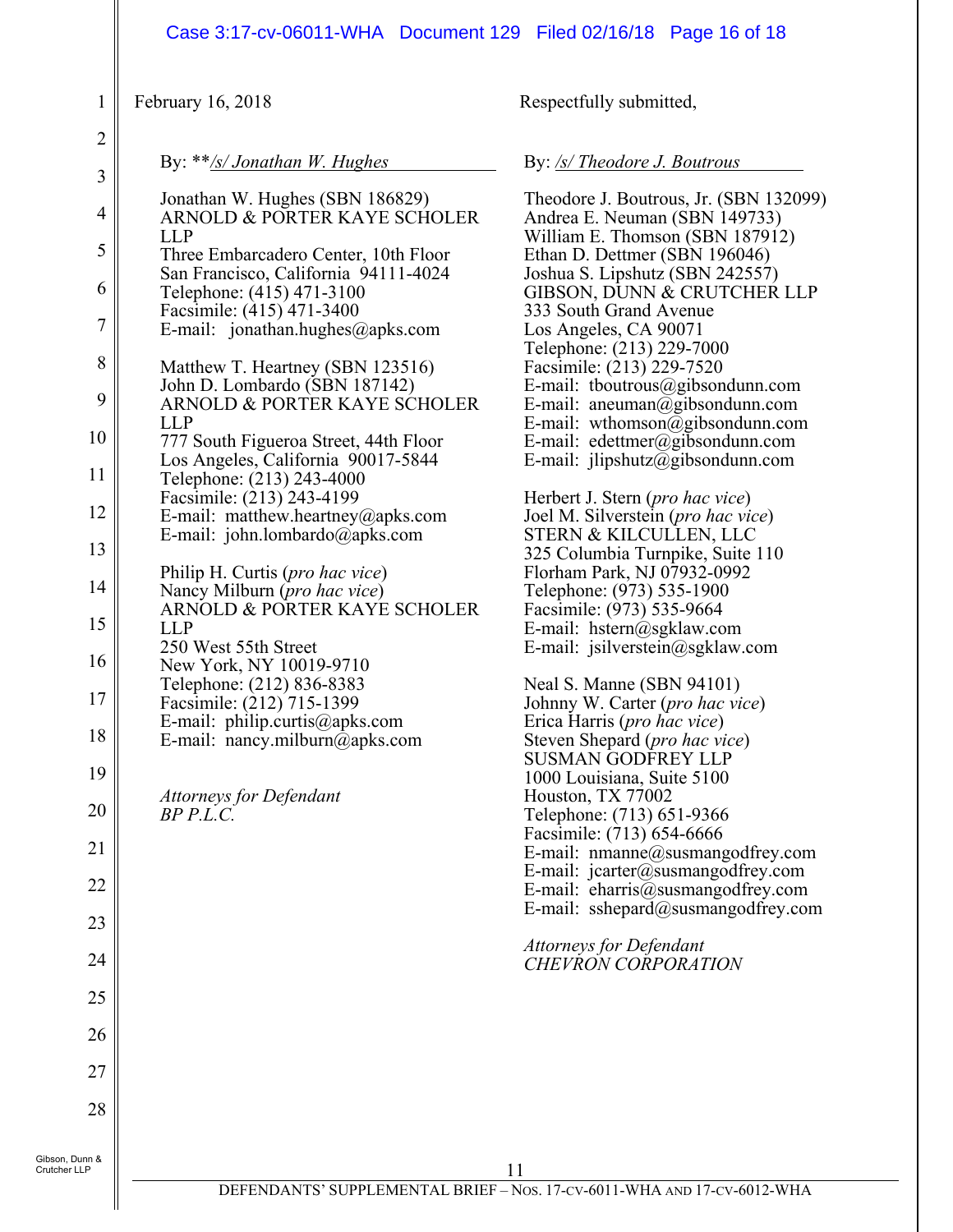# Case 3:17-cv-06011-WHA Document 129 Filed 02/16/18 Page 17 of 18

| $\mathbf{1}$   | By: **/s/ Megan R. Nishikawa                                              | By: **/s/ Dawn Sestito                                               |
|----------------|---------------------------------------------------------------------------|----------------------------------------------------------------------|
| $\overline{2}$ | Megan R. Nishikawa (SBN 271670)<br>KING & SPALDING LLP                    | M. Randall Oppenheimer (SBN 77649)<br>Dawn Sestito (SBN 214011)      |
| 3              | 101 Second Street, Suite 2300                                             | O'MELVENY & MYERS LLP                                                |
| 4              | San Francisco, California 94105<br>Telephone: (415) 318-1200              | 400 South Hope Street<br>Los Angeles, California 90071-2899          |
| 5              | Facsimile: (415) 318-1300<br>Email: mnishikawa@kslaw.com                  | Telephone: (213) 430-6000<br>Facsimile: (213) 430-6407               |
|                |                                                                           | E-Mail: roppenheimer@omm.com                                         |
| 6              | Tracie J. Renfroe ( <i>pro hac vice</i> )<br>Carol M. Wood (pro hac vice) | E-Mail: dsestito@omm.com                                             |
| 7              | KING & SPALDING LLP<br>1100 Louisiana Street, Suite 4000                  | Theodore V. Wells, Jr. ( <i>pro hac vice</i> )                       |
| 8              | Houston, Texas 77002<br>Telephone: (713) 751-3200                         | Daniel J. Toal (pro hac vice)<br>Jaren E. Janghorbani (pro hac vice) |
| 9              | Facsimile: (713) 751-3290                                                 | PAUL, WEISS, RIFKIND, WHARTON &                                      |
| 10             | Email: trenfroe@kslaw.com<br>Email: cwood@kslaw.com                       | <b>GARRISON LLP</b><br>1285 Avenue of the Americas                   |
| 11             | Justin A. Torres ( <i>pro hac vice</i> )                                  | New York, New York 10019-6064<br>Telephone: (212) 373-3000           |
| 12             | KING & SPALDING LLP<br>1700 Pennsylvania Avenue, NW                       | Facsimile: (212) 757-3990<br>E-Mail: twells@paulweiss.com            |
|                | Suite 200                                                                 | E-Mail: dtoal@paulweiss.com                                          |
| 13             | Washington, DC 20006-4707<br>Telephone: (202) 737 0500                    | E-Mail: jjanghorbani@paulweiss.com                                   |
| 14             | Facsimile: (202) 626 3737<br>Email: jtorres@kslaw.com                     | <b>Attorneys for Defendant</b><br>EXXON MOBIL CORPORATION            |
| 15             | <b>Attorneys for Defendant</b>                                            |                                                                      |
| 16             | CONOCOPHILLIPS COMPANY                                                    |                                                                      |
| 17             |                                                                           |                                                                      |
| 18             |                                                                           |                                                                      |
| 19             |                                                                           |                                                                      |
| 20             |                                                                           |                                                                      |
| 21             |                                                                           |                                                                      |
| 22             |                                                                           |                                                                      |
| 23             |                                                                           |                                                                      |
| 24             |                                                                           |                                                                      |
| 25             |                                                                           |                                                                      |
| 26             |                                                                           |                                                                      |
| 27             |                                                                           |                                                                      |
| 28             |                                                                           |                                                                      |
| nn &<br>P      |                                                                           | 12                                                                   |